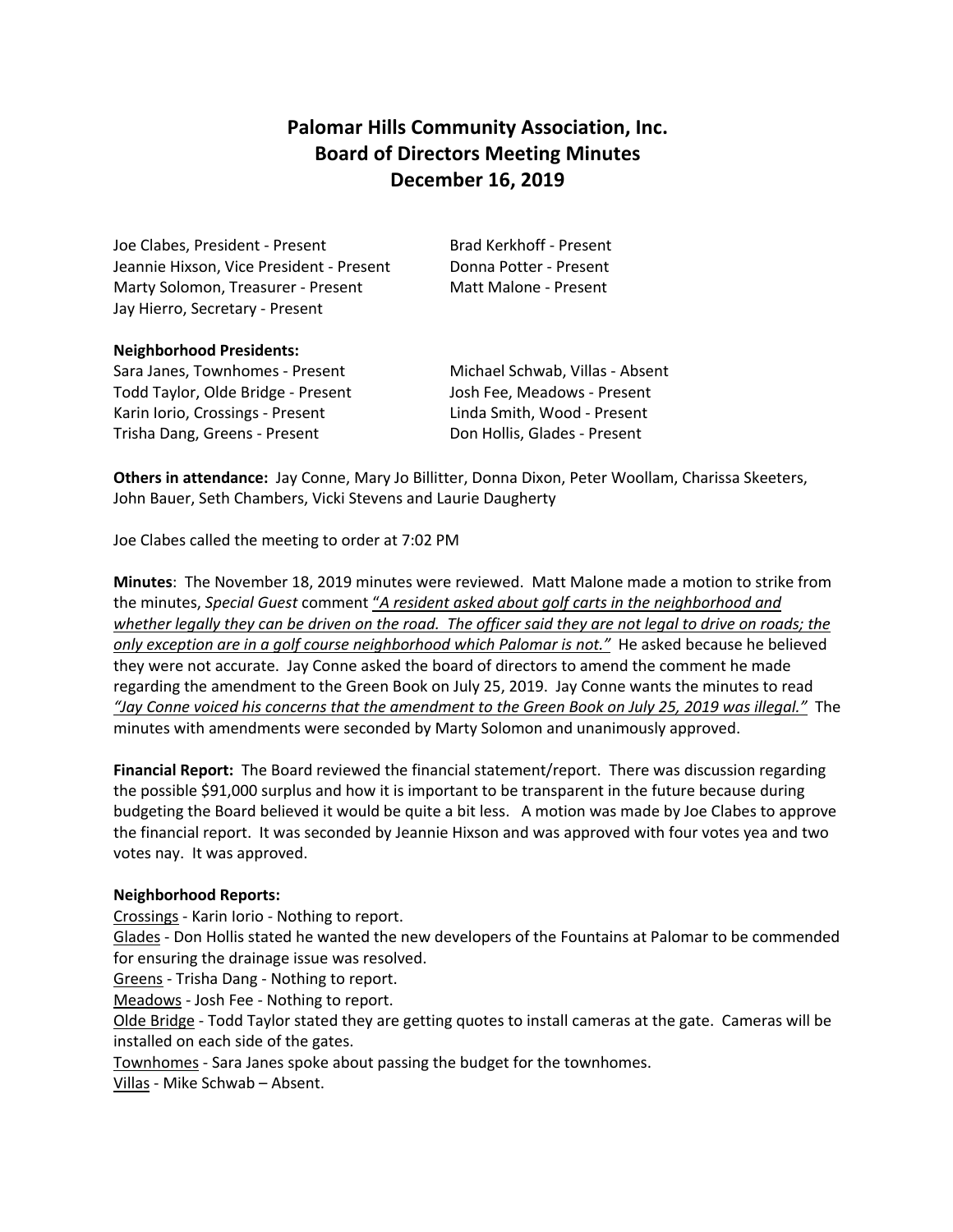Woods - Linda Smith - Nothing to report.

**New Business -** Rick Jones (CPA for Palomar Hills Association) was present to discuss the different types of audits or financial reviews. Mr. Jones stated that audits are primarily conducted to check the processes of and gives reasonable assurances, not guarantees regarding finances. Mr. Jones went on to say that it seems like an "overkill" to involve Palomar Hills Association in an audit. Some residents voiced their concern to have an audit. The residents stated that it did not make sense not to have an audit due to the overages in capital reserves and the fact that board members are performing their duties as volunteers. The discussion was tabled until next meeting in January 2020.

Neighborhood Presidents vote on 2020 budget- The budget was discussed and the Neighborhood Presidents voted unanimously to approve the 2020 budget.

Townhomes 2020 Budget- The townhomes presented its 2020 budget for review by the Board. This is for the townhome only fees collected monthly. Sara Janes, President, discussed the budget including \$10,000 expense for a reserve study/consulting as well as possibly hiring a management company to manage their maintenance. The townhome management fee of \$11,900 is paid to Palomar Hills for administration by Palomar Hills' staff specific to the townhomes. The amount paid by the townhomes normally increases with the percent of cost of living raises to staff, but for some reason was not updated in the Palomar Hills 2020 budget. The new officers did not know that the amount increased annually. The Board agreed that the number would remain \$11,900 for 2020 but let the townhomes know it would increase in the 2021 budget.

**Residence Business -** Olde Bridge residents discussed the responsibility for maintenance of the west perimeter fence of Olde Bridge. The responsibility of maintenance can affect the 2020 Palomar Hills budget since a portion of fence on Military Pike is included. This discussion was tabled until next board meeting due to time constraints and to review the deed of restrictions for Olde Bridge.

## **Manager's Report:**

### **Collections**

PHCA currently holds liens on five (5) properties, with outstanding balances totaling \$4,102. One homeowner is making monthly installments.

### **Maintenance**

- Replaced 90' of underground electrical wiring for private street light at Palomar/Peppertree. Tree removal company damaged wiring while removing street trees for resident. Reimbursement for labor and materials was paid by tree removal company to PHCA.
- Leaf clean up around pool area and clubhouse parking lot
- Replaced lamps for tree uplighting at Olde Bridge
- Re-set breaker for pond pump
- Placed holiday decorating contest winner signs
- Replaced wiring for jogging trail lights
- Cleared grates at upper pond in townhome area
- Marked underground electrical lines for several homeowners in process of replacing street trees
- Replaced lamps and one light fixture at Man O' War entrance
- Picked up trash along Bowman's Mill fence line